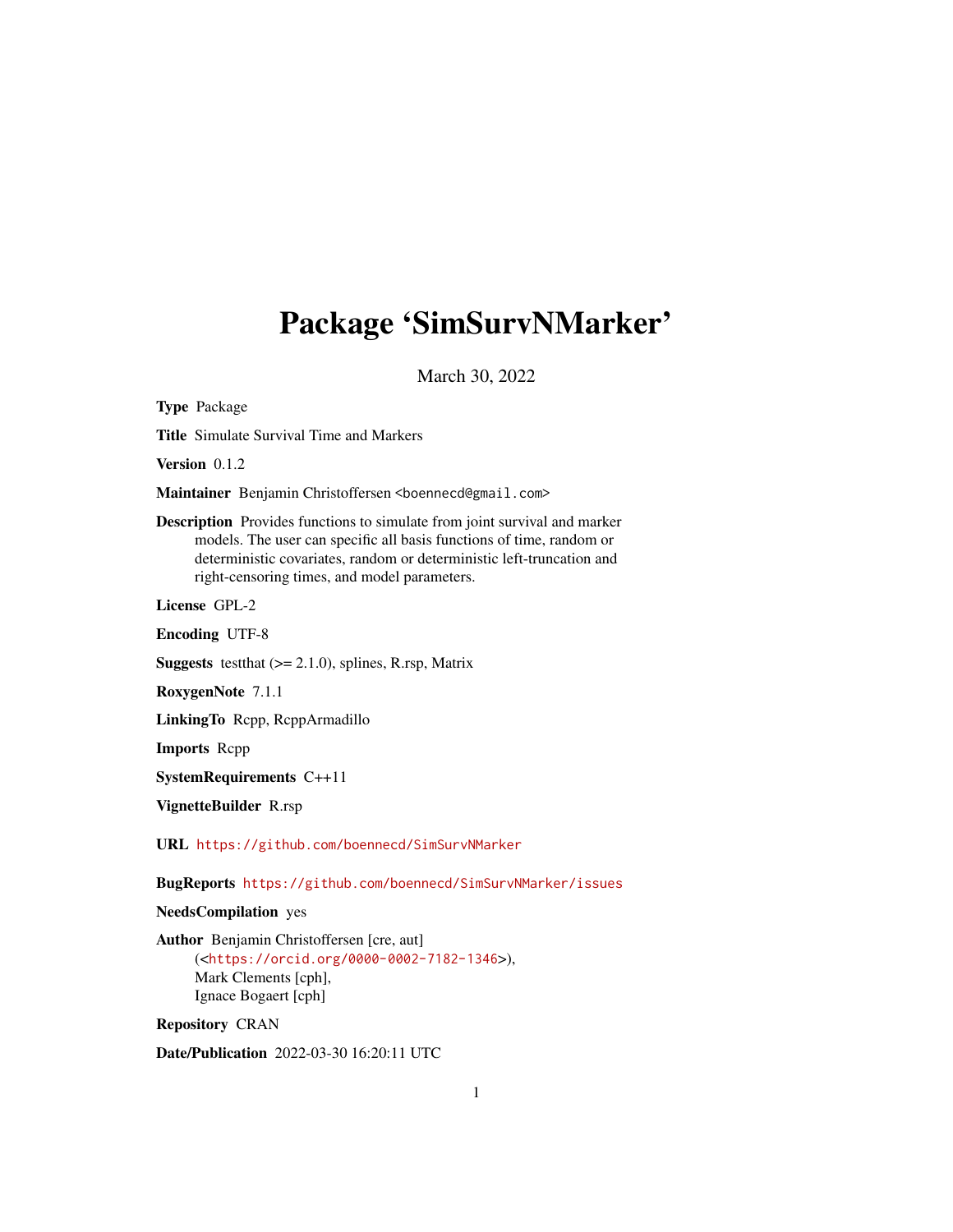### <span id="page-1-0"></span>R topics documented:

| Index | 15 |
|-------|----|
|       |    |
|       |    |
|       |    |
|       |    |
|       |    |
|       |    |
|       |    |
|       |    |

<span id="page-1-1"></span>draw\_U *Samples from a Multivariate Normal Distribution*

#### Description

Simulates from a multivariate normal distribution and returns a matrix with appropriate dimensions.

#### Usage

draw\_U(Psi\_chol, n\_y)

#### Arguments

| Psi chol | Cholesky decomposition of the covariance matrix. |
|----------|--------------------------------------------------|
| $n_v$    | number of markers.                               |

```
library(SimSurvNMarker)
set.seed(1)
n_y < -2LK \leftarrow 3L * n_yPsi <- drop(rWishart(1, K, diag(K)))
Psi_chol <- chol(Psi)
# example
dim(draw_U(Psi_chol, n_y))
samples <- replicate(100, draw_U(Psi_chol, n_y))
samples <- t(apply(samples, 3, c))
colMeans(samples) # ~ zeroes
cov(samples) # ~ Psi
```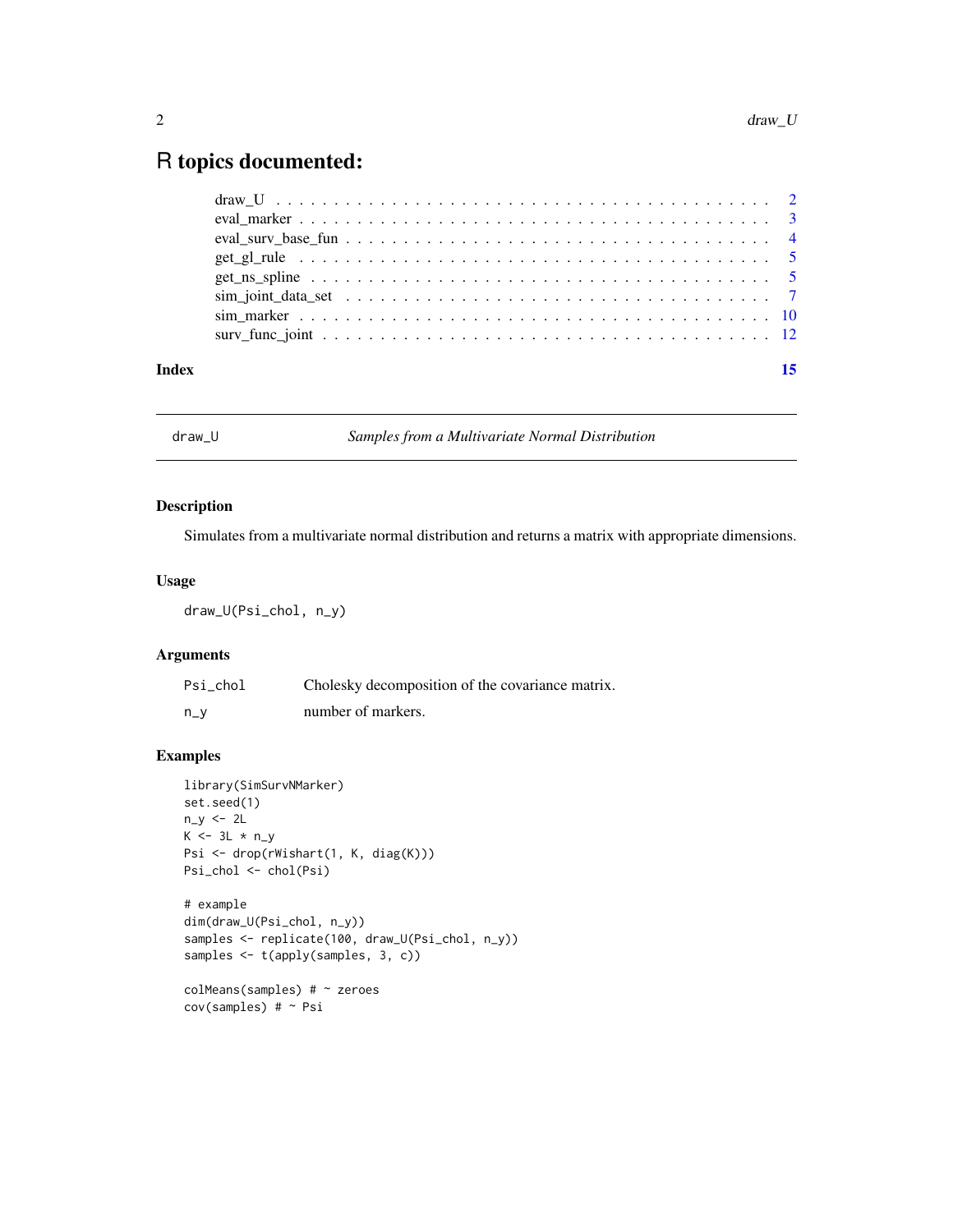<span id="page-2-1"></span><span id="page-2-0"></span>

#### Description

Evaluates the marker mean given by

$$
\vec{\mu}(s,\vec{u}) = \vec{o} + B^{\top}\vec{g}(s) + U^{\top}\vec{m}(s).
$$

#### Usage

```
eval_marker(ti, B, g_func, U, m_func, offset)
```
#### Arguments

| ti           | numeric vector with time points.                                                           |
|--------------|--------------------------------------------------------------------------------------------|
| B            | coefficient matrix for time-varying fixed effects. Use NULL if there is no effect.         |
| $g_{r}$ func | basis function for B like poly.                                                            |
| U            | random effects matrix for time-varying random effects. Use NULL if there is no<br>effects. |
| $m_f$ unc    | basis function for $\cup$ like poly.                                                       |
| offset       | numeric vector with non-time-varying fixed effects.                                        |

```
# compare R version with this function
library(SimSurvNMarker)
set.seed(1)
n < -100L
n_y \leftarrow 3Lti \leq seq(0, 1, length.out = n)
offset <- runif(n_y)
B \leftarrow matrix(runif(5L * n_y), nr = 5L)g_ffunc \leftarrow function(x)
  cbind(1, x, x^2, x^3, x^4)
U \leftarrow matrix(runif(3L * n_y), nr = 3L)m_func <- function(x)
  cbind(1, x, x^2)
r_version <- function(ti, B, g_func, U, m_func, offset){
  func <- function(ti)
    drop(crossprod(B, drop(g_func(ti))) + crossprod(U, drop(m_func(ti))))
  vapply(ti, func, numeric(n_y)) + offset
}
```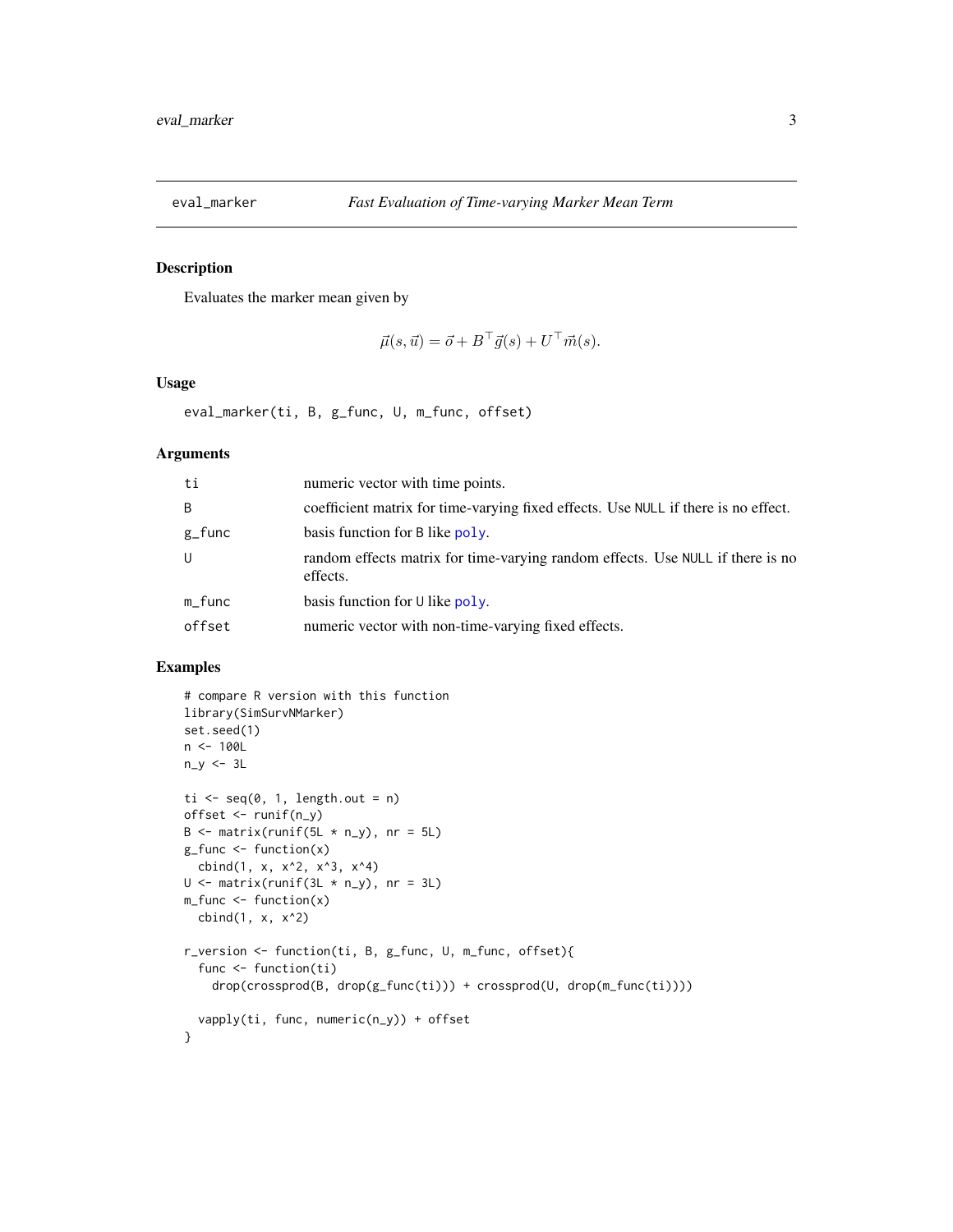```
# check that we get the same
stopifnot(isTRUE(all.equal(
  c(r_version (ti[1], B, g_func, U, m_func, offset)),
    eval_marker(ti[1], B, g_func, U, m_func, offset))))
stopifnot(isTRUE(all.equal(
  r_version (ti, B, g_func, U, m_func, offset),
  eval_marker(ti, B, g_func, U, m_func, offset))))
# check the computation time
system.time(replicate(100, r_version (ti, B, g_func, U, m_func, offset)))
system.time(replicate(100, eval_marker(ti, B, g_func, U, m_func, offset)))
```
<span id="page-3-1"></span>eval\_surv\_base\_fun *Evaluates the Survival Function without a Marker*

#### Description

Evaluates the survival function at given points where the hazard is given by

$$
h(t) = \exp(\vec{\omega}^\top \vec{b}(t) + \delta).
$$

#### Usage

```
eval_surv_base_fun(ti, omega, b_func, gl_dat = get_gl_rule(30L), delta = NULL)
```
#### Arguments

| ti        | numeric vector with time points.                                |
|-----------|-----------------------------------------------------------------|
| omega     | numeric vector with coefficients for the baseline hazard.       |
| $b$ _func | basis function for the baseline hazard like poly.               |
| gl_dat    | Gauss-Legendre quadrature data. See get_gl_rule.                |
| delta     | offset on the log hazard scale. Use NULL if there is no effect. |

```
# Example of a hazard function
b_func \leq function(x)
  cbind(1, sin(2 * pi * x), x)
omega <-c(-3, 3, .25)haz_fun <- function(x)
  exp(drop(b_func(x) %*% omega))
plot(haz_fun, xlim = c(0, 10))# plot the hazard
library(SimSurvNMarker)
gl_dat <- get_gl_rule(60L)
```
<span id="page-3-0"></span>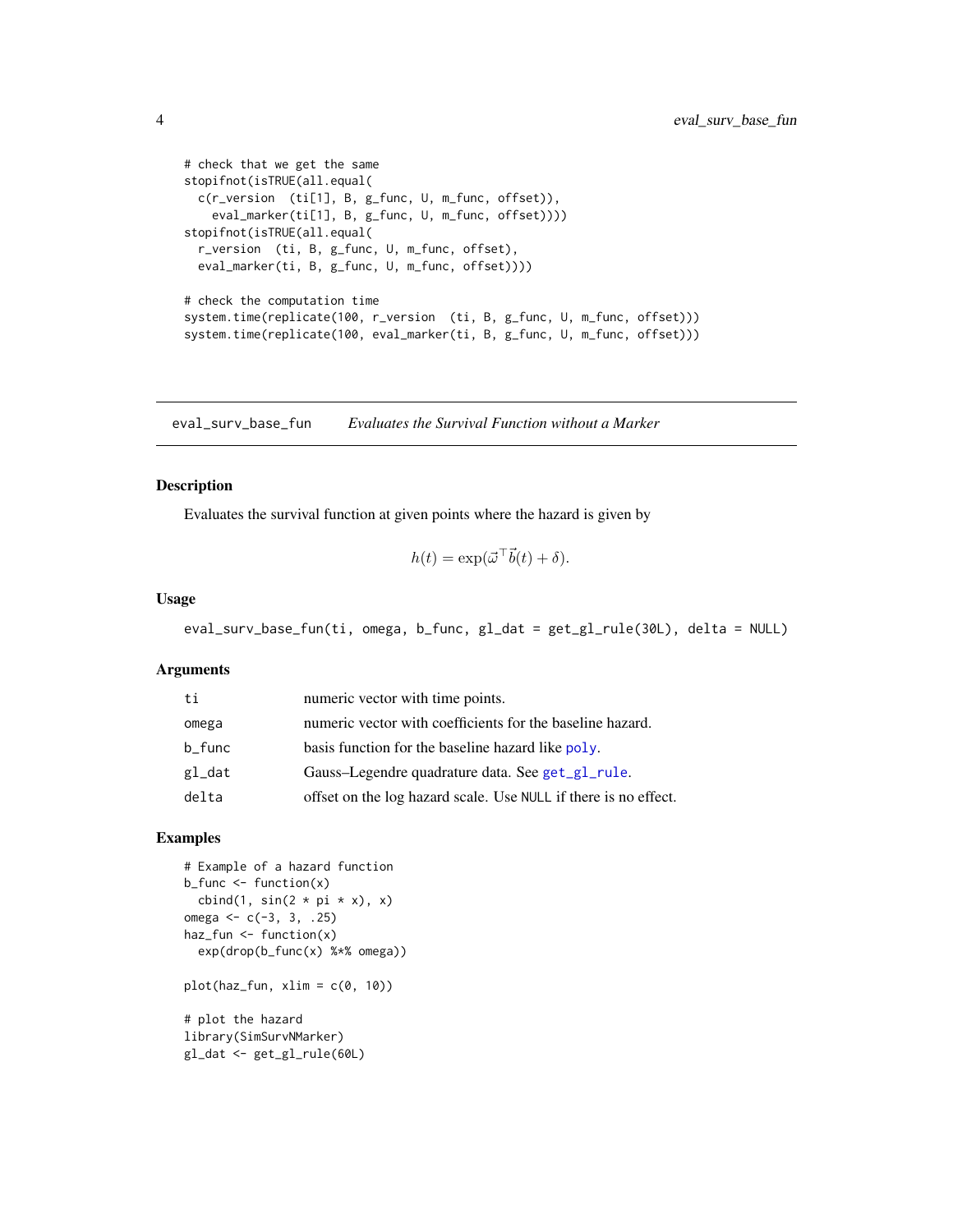#### <span id="page-4-0"></span>get\_gl\_rule 5

```
plot(function(x) eval_sum\_sharp\_fun(ti = x, omega = omega,b_func = b_func, g_ldat = g_ldat),
     xlim = c(1e-4, 10), ylim = c(0, 1), bty = "1", xlab = "time",ylab = "Survival", yaxs = "i")
# using to few nodes gives a wrong result in this case!
gl_dat <- get_gl_rule(15L)
plot(function(x) eval_surv_base_fun(ti = x, omega = omega,
                                   b_func = b_func, g_ldat = g_ldat),
     xlim = c(1e-4, 10), ylim = c(0, 1), bty = "1", xlab = "time",ylab = "Survival", yaxs = "i")
```
<span id="page-4-1"></span>

#### Description

Computes Gauss–Legendre Quadrature nodes and weights.

#### Usage

get\_gl\_rule(n)

#### Arguments

n number of nodes.

#### Examples

```
library(SimSurvNMarker)
get_gl_rule(4)
get_gl_rule(25)
# fast
system.time(replicate(10000, get_gl_rule(10)))
system.time(replicate(10000, get_gl_rule(100)))
```
get\_ns\_spline *Faster Pointwise Function than ns*

#### Description

Creates a function which can evaluate a natural cubic spline like [ns](#page-0-0).

The result may differ between different BLAS and LAPACK implementations as the QR decomposition is not unique. However, the column space of the returned matrix will always be the same regardless of the BLAS and LAPACK implementation.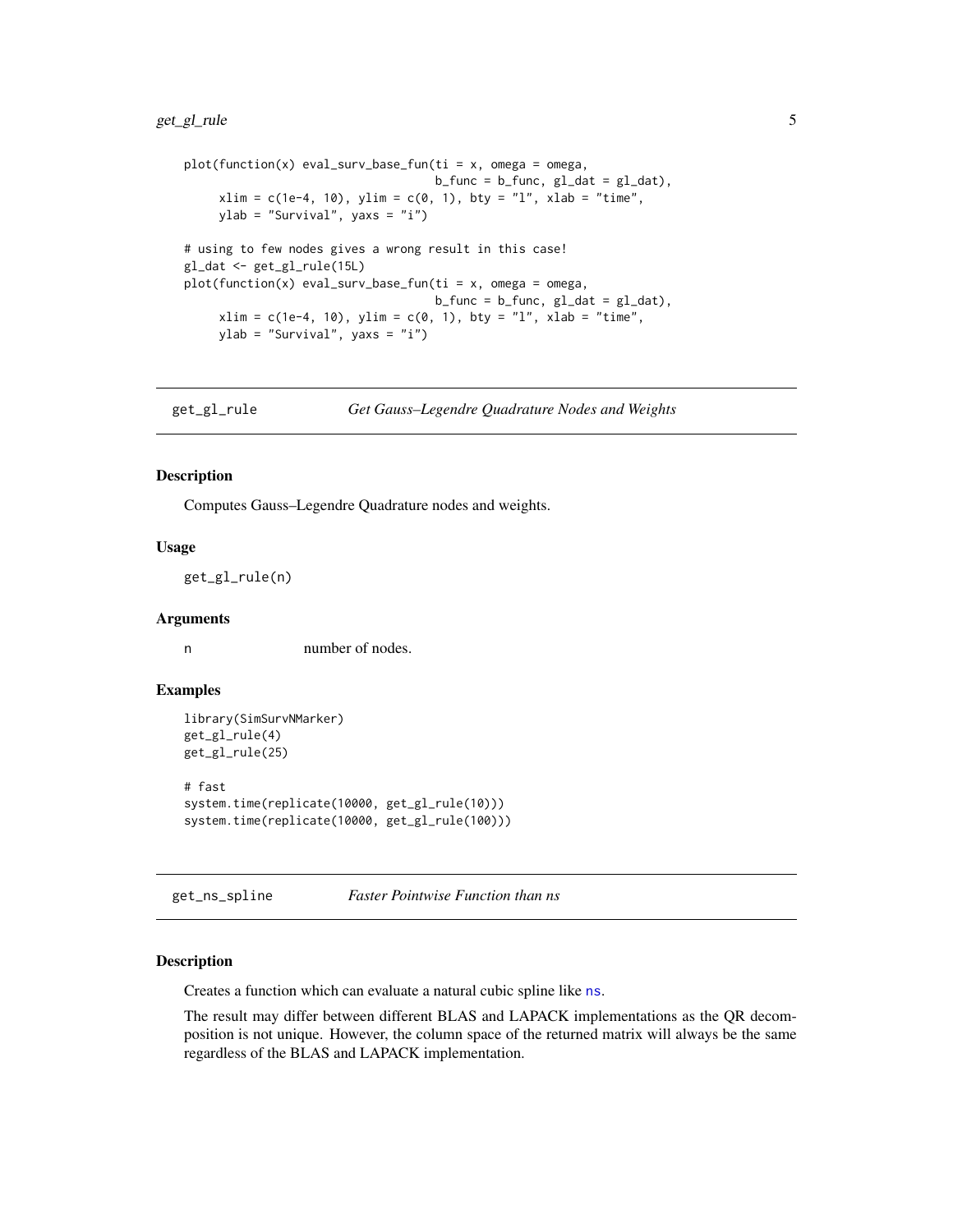```
get_ns_spline(knots, intercept = TRUE, do_log = TRUE)
```
#### Arguments

| knots       | sorted numeric vector with boundary and interior knots.      |
|-------------|--------------------------------------------------------------|
| intercept   | logical for whether to include an intercept.                 |
| $do\_{log}$ | logical for whether to evaluate the spline at $log(x)$ or x. |

```
# compare with splines
library(splines)
library(SimSurvNMarker)
xs < -seq(1, 5, length.out = 10L)bks <-c(1, 5)iks <-2:4# we get the same
if(require(Matrix)){
  r1 <- unclass(ns(xs, knots = iks, Boundary.knots = bks, intercept = TRUE))
  r2 <- get_ns_spline(knots = sort(c(iks, bks)), intercept = TRUE,
                     do\_log = FALSE)(xs)cat("Rank is correct: ", rankMatrix(cbind(r1, r2)) == NCOL(r1), "\n")
  r1 <- unclass(ns(log(xs), knots = log(iks), Boundary.knots = log(bks),
                   intercept = TRUE))
  r2 <- get_ns_spline(knots = log(sort(c(iks, bks))), intercept = TRUE,
                     do\_log = TRUE)(xs)cat("Rank is correct (log):", rankMatrix(cbind(r1, r2)) == NCOL(r1), "\\n")}
# the latter is faster
system.time(
  replicate(100,
            ns(xs, knots = iks, Boundary.knots = bks, intercept = TRUE)))
system.time(
  replicate(100,
            get_ns_spline(knots = sort(c(iks, bks)), intercept = TRUE,
                         do_log = FALSE(xs)))func <- get_ns_spline(knots = sort(c(iks, bks)), intercept = TRUE,
                     do_log = FALSE)system.time(replicate(100, func(xs)))
```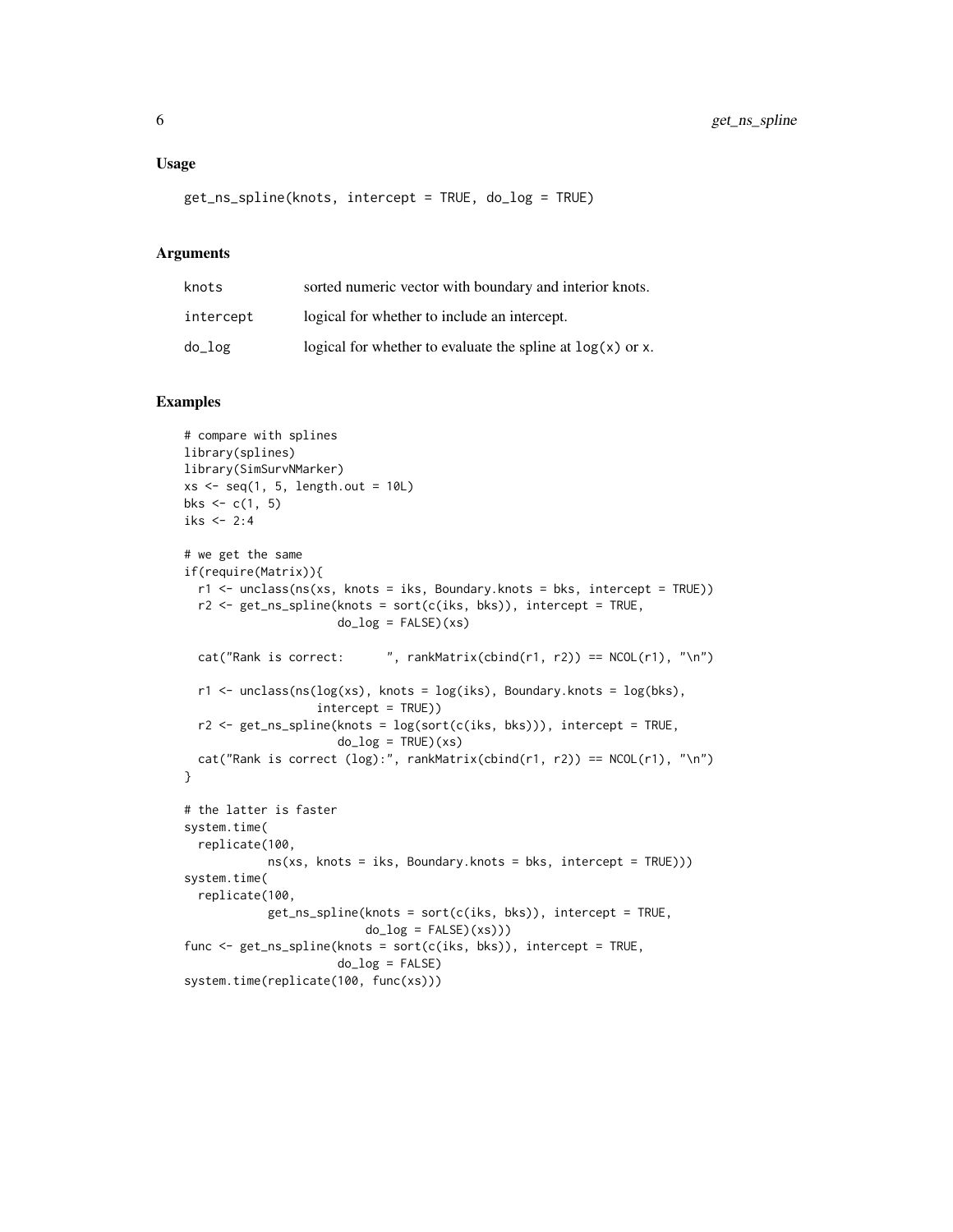<span id="page-6-0"></span>sim\_joint\_data\_set *Simulate Individuals from a Joint Survival and Marker Model*

#### Description

Simulates individuals from the following model

$$
\vec{U}_i \sim N^{(K)}(\vec{0}, \Psi)
$$

$$
\vec{Y}_{ij} \mid \vec{U}_i = \vec{u}_i \sim N^{(r)}(\vec{\mu}_i(s_{ij}, \vec{u}_i), \Sigma)
$$

$$
h(t \mid \vec{u}) = \exp(\vec{\omega}^\top \vec{b}(t) + \vec{\delta}^\top \vec{z}_i + \vec{1}^\top (diag(\vec{\alpha}) \otimes \vec{x}_i^\top) \cdot vec(\Gamma) + \vec{1}^\top (diag(\vec{\alpha}) \otimes \vec{g}(t)^\top) \cdot vec(B) + \vec{1}^\top (diag(\vec{\alpha}) \otimes \vec{m}(t)^\top) \vec{u})
$$

with

$$
\vec{\mu}_i(s,\vec{u}) = (I \otimes \vec{x}_i^{\top})vec(\Gamma) + (I \otimes \vec{g}(s)^{\top})vec(\Gamma) + (I \otimes \vec{m}(s)^{\top}) \vec{u}
$$

where  $h(t | \vec{u})$  is the conditional hazard function.

#### Usage

```
sim_joint_data_set(
 n_obs,
 B,
 Psi,
  omega,
 delta,
  alpha,
  sigma,
  gamma,
 b_func,
 m_func,
 g_func,
 r_z,
 r_left_trunc,
 r_right_cens,
 r_n_marker,
 r_x,
  r_obs_time,
 y_max,
 use_fixed_latent = TRUE,
 m_func_surv = m_func,
 g_func_surv = g_func,gl\_dat = get\_gl\_rule(30L),
  tol = .Machine$double.eps^(1/4)
\mathcal{E}
```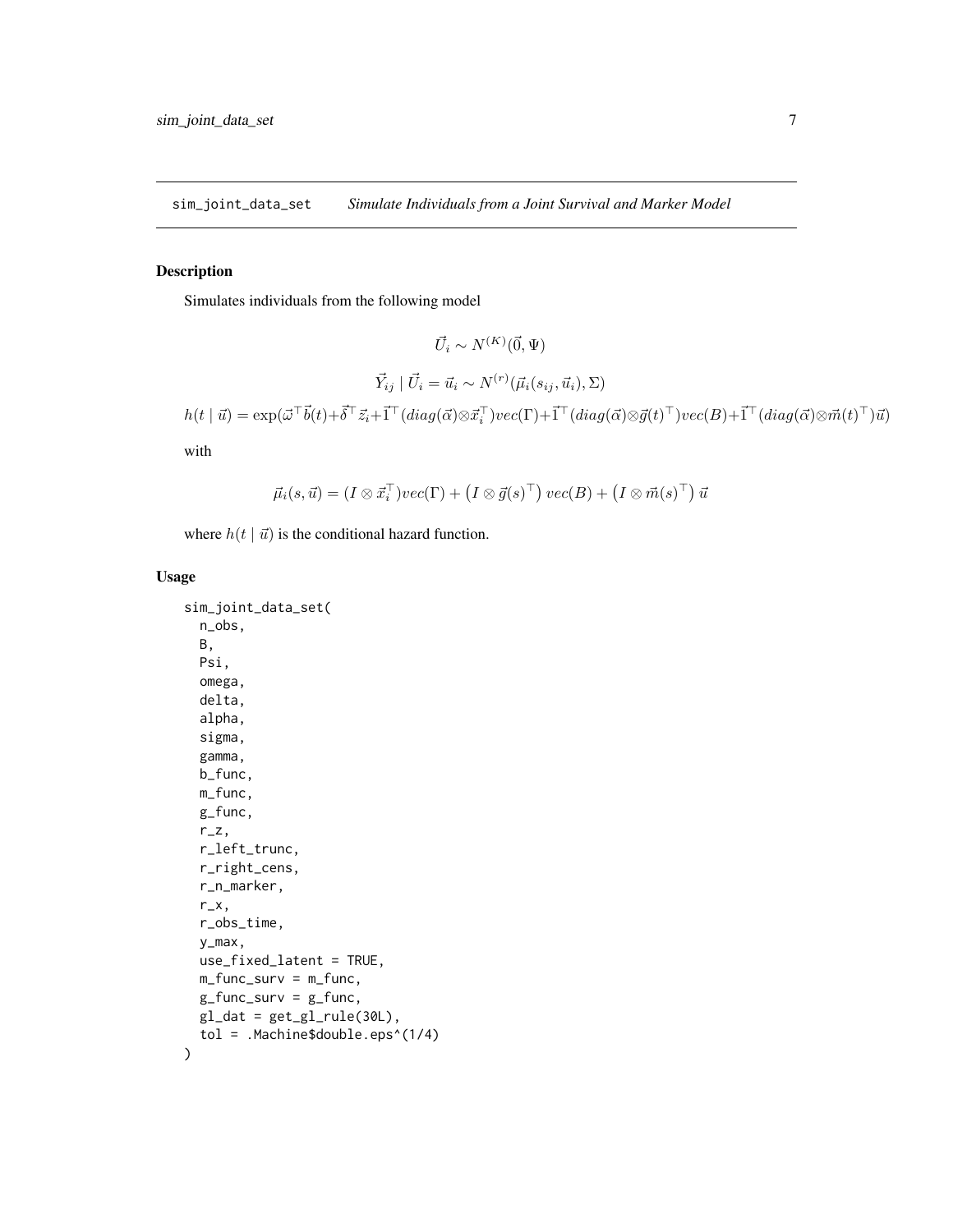#### <span id="page-7-0"></span>Arguments

| n_obs            | integer with the number of individuals to draw.                                                                                                                                                 |
|------------------|-------------------------------------------------------------------------------------------------------------------------------------------------------------------------------------------------|
| B                | coefficient matrix for time-varying fixed effects. Use NULL if there is no effect.                                                                                                              |
| Psi              | the random effects' covariance matrix.                                                                                                                                                          |
| omega            | numeric vector with coefficients for the baseline hazard.                                                                                                                                       |
| delta            | coefficients for fixed effects in the log hazard.                                                                                                                                               |
| alpha            | numeric vector with association parameters.                                                                                                                                                     |
| sigma            | the noise's covariance matrix.                                                                                                                                                                  |
| gamma            | coefficient matrix for the non-time-varying fixed effects. Use NULL if there is no<br>effect.                                                                                                   |
| b_func           | basis function for the baseline hazard like poly.                                                                                                                                               |
| m_func           | basis function for U like poly.                                                                                                                                                                 |
| $g_f$ unc        | basis function for B like poly.                                                                                                                                                                 |
| $r_{Z}$          | generator for the covariates in the log hazard. Takes an integer for the individ-<br>ual's id.                                                                                                  |
| r_left_trunc     | generator for the left-truncation time. Takes an integer for the individual's id.                                                                                                               |
| r_right_cens     | generator for the right-censoring time. Takes an integer for the individual's id.                                                                                                               |
| r_n_marker       | function to generate the number of observed markers. Takes an integer for the<br>individual's id.                                                                                               |
| $r_{X}$          | generator for the covariates in for the markers. Takes an integer for the individ-<br>ual's id.                                                                                                 |
| r_obs_time       | function to generate the observations times given the number of observed mark-<br>ers. Takes an integer for the number of markers and an integer for the individ-<br>ual's id.                  |
| $y_{max}$        | maximum survival time before administrative censoring.                                                                                                                                          |
| use_fixed_latent |                                                                                                                                                                                                 |
|                  | logical for whether to include the $\vec{1}^{\top}(diag(\vec{\alpha}) \otimes \vec{x}_i^{\top})vec(\Gamma)$ term in the log<br>hazard. Useful if derivatives of the latent mean should be used. |
| m_func_surv      | basis function for U like poly in the log hazard. Can be different from m_func.<br>Useful if derivatives of the latent mean should be used.                                                     |
| g_func_surv      | basis function for B like poly in the log hazard. Can be different from g_func.<br>Useful if derivatives of the latent mean should be used.                                                     |
| gl_dat           | Gauss-Legendre quadrature data. See get_gl_rule.                                                                                                                                                |
| tol              | convergence tolerance passed to uniroot.                                                                                                                                                        |

#### See Also

See the examples on Github at [https://github.com/boennecd/SimSurvNMarker/tree/master/](https://github.com/boennecd/SimSurvNMarker/tree/master/inst/test-data) [inst/test-data](https://github.com/boennecd/SimSurvNMarker/tree/master/inst/test-data) or this vignette vignette("SimSurvNMarker",package = "SimSurvNMarker"). [sim\\_marker](#page-9-1) and [surv\\_func\\_joint](#page-11-1)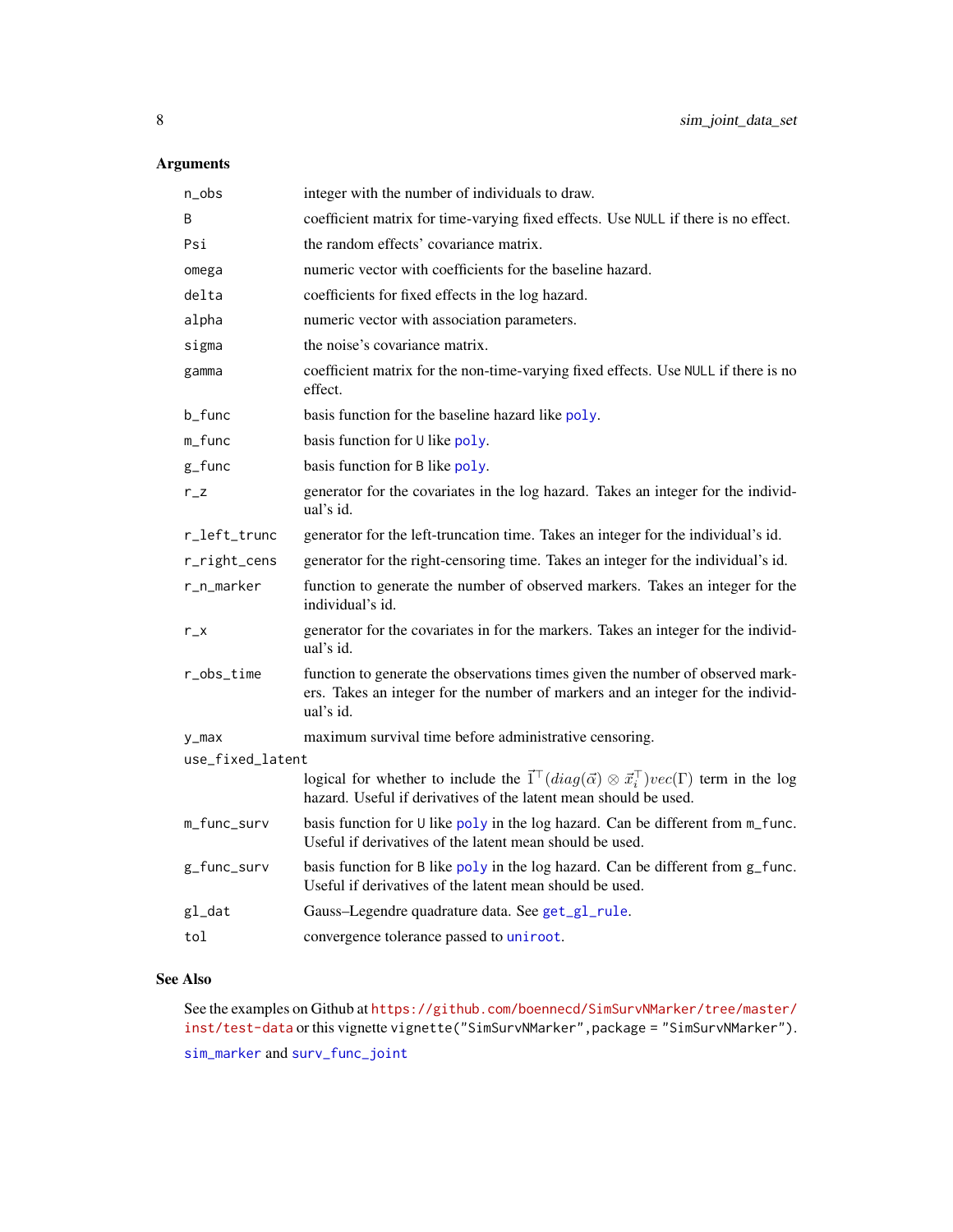#### sim\_joint\_data\_set 9

```
#####
# example with polynomial basis functions
b_func \leq function(x){
 x \leq -x - 1cbind(x^3, x^2, x)}
g_func <- function(x){
 x \le -x - 1cbind(x^3, x^2, x)}
m_func <- function(x){
  x \le -x - 1cbind(x^2, x, 1)}
# parameters
delta <- c(-.5, -.5, .5)gamma <- matrix(c(.25, .5, 0, -.4, 0, .3), 3, 2)
omega \leq c(1.4, -1.2, -2.1)Psi <- structure(c(0.18, 0.05, -0.05, 0.1, -0.02, 0.06, 0.05, 0.34, -0.25,
                   -0.06, -0.03, 0.29, -0.05, -0.25, 0.24, 0.04, 0.04,-0.12, 0.1, -0.06, 0.04, 0.34, 0, -0.04, -0.02, -0.03,
                   0.04, 0, 0.1, -0.08, 0.06, 0.29, -0.12, -0.04, -0.08,
                   0.51), .Dim = c(6L, 6L))
B <- structure(c(-0.57, 0.17, -0.48, 0.58, 1, 0.86), .Dim = 3:2)
sig \leftarrow diag(c(.6, .3)^2)alpha \leq -c(.5, .9)# generator functions
r_n_marker <- function(id)
  # the number of markers is Poisson distributed
  rpois(1, 10) + 1L
r_obs_time <- function(id, n_markes)
  # the observations times are uniform distributed
  sort(runif(n_markes, 0, 2))
r_z < - function(id)
  # return a design matrix for a dummy setup
  cbind(1, (id %3) == 1, (id %3) == 2)
r_x <- r_z # same covariates for the fixed effects
r_left_trunc <- function(id)
  # no left-truncation
  0
r_right_cens <- function(id)
  # right-censoring time is exponentially distributed
  rexp(1, rate = .5)# simulate
gl_dat <- get_gl_rule(30L)
y_max < -2n_obs <- 100L
set.seed(1)
```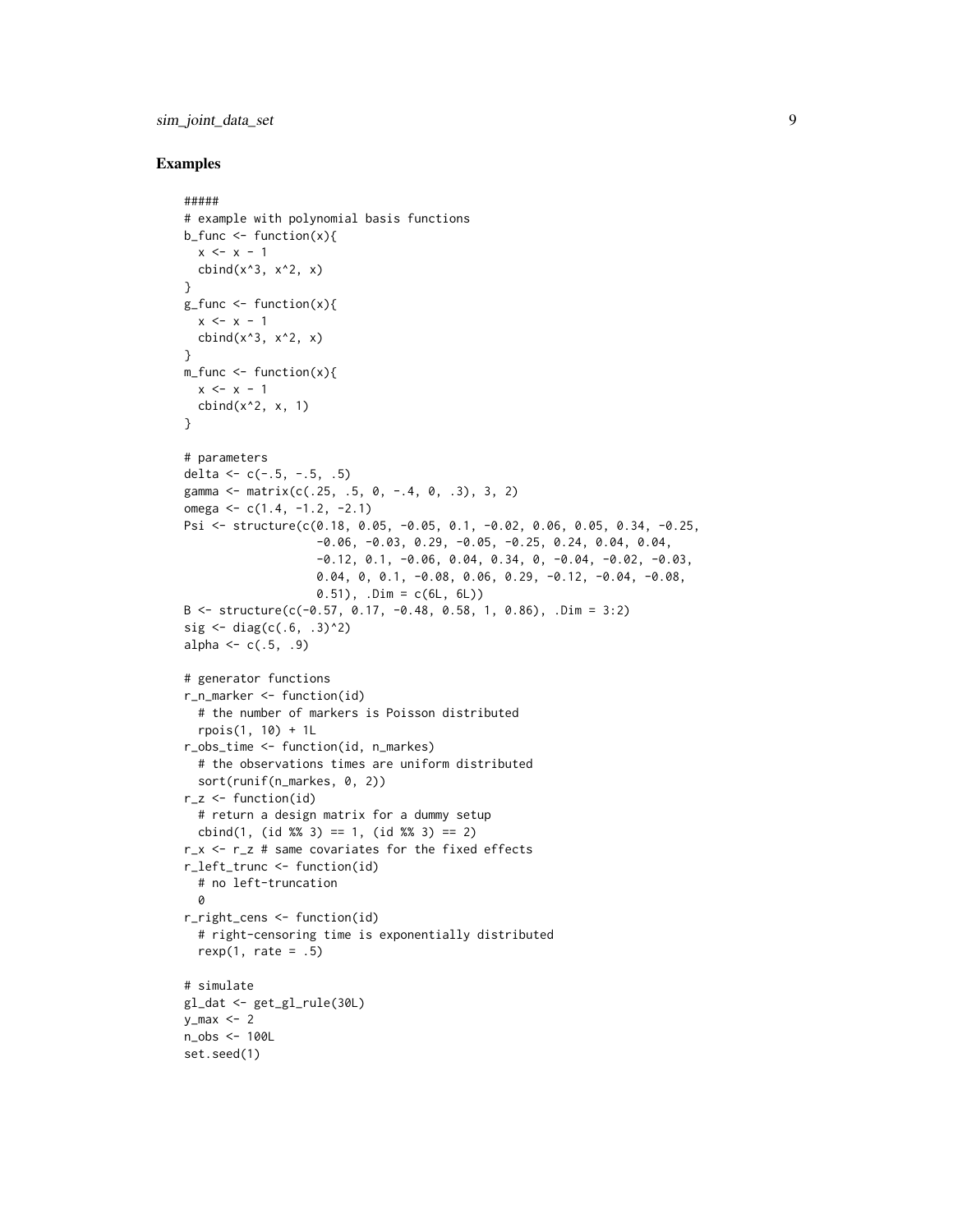```
dat <- sim_joint_data_set(
 n_obs = n_obs, B = B, Psi = Psi, omega = omega, delta = delta,
 alpha = alpha, sigma = sig, gamma = gamma, b_func = b_func,
 m_func = m_func, g_func = g_func, r_2 = r_2, r_fleft_trunc = r_fleft_trunc,
 r\_right\_cens = r\_right\_cens, r\_n\_marker = r\_n\_marker, r\_x = r\_x,r\_obs\_time = r\_obs\_time, y\_max = y\_max)# checks
stopifnot(
 NROW(dat$survival_data) == n_obs,
 NROW(dat$marker_data) >= n_obs,
 all(dat$survival_data$y <= y_max))
```

```
sim_marker Simulate a Number of Observed Marker for an Individual
```
#### Description

Simulates from

$$
\vec{U}_i \sim N^{(K)}(\vec{0}, \Psi)
$$
  

$$
\vec{Y}_{ij} \mid \vec{U}_i = \vec{u}_i \sim N^{(r)}(\vec{\mu}(s_{ij}, \vec{u}_i), \Sigma)
$$

with

$$
\vec{\mu}(s,\vec{u}) = \vec{o} + (I \otimes \vec{g}(s)^{\top}) \, vec(B) + (I \otimes \vec{m}(s)^{\top}) \, \vec{u}.
$$

The number of observations and the observations times,  $s_{ij}$ s, are determined from the passed generating functions.

#### Usage

sim\_marker( B, U, sigma\_chol, r\_n\_marker, r\_obs\_time, m\_func, g\_func, offset,  $id = 1L$ )

<span id="page-9-0"></span>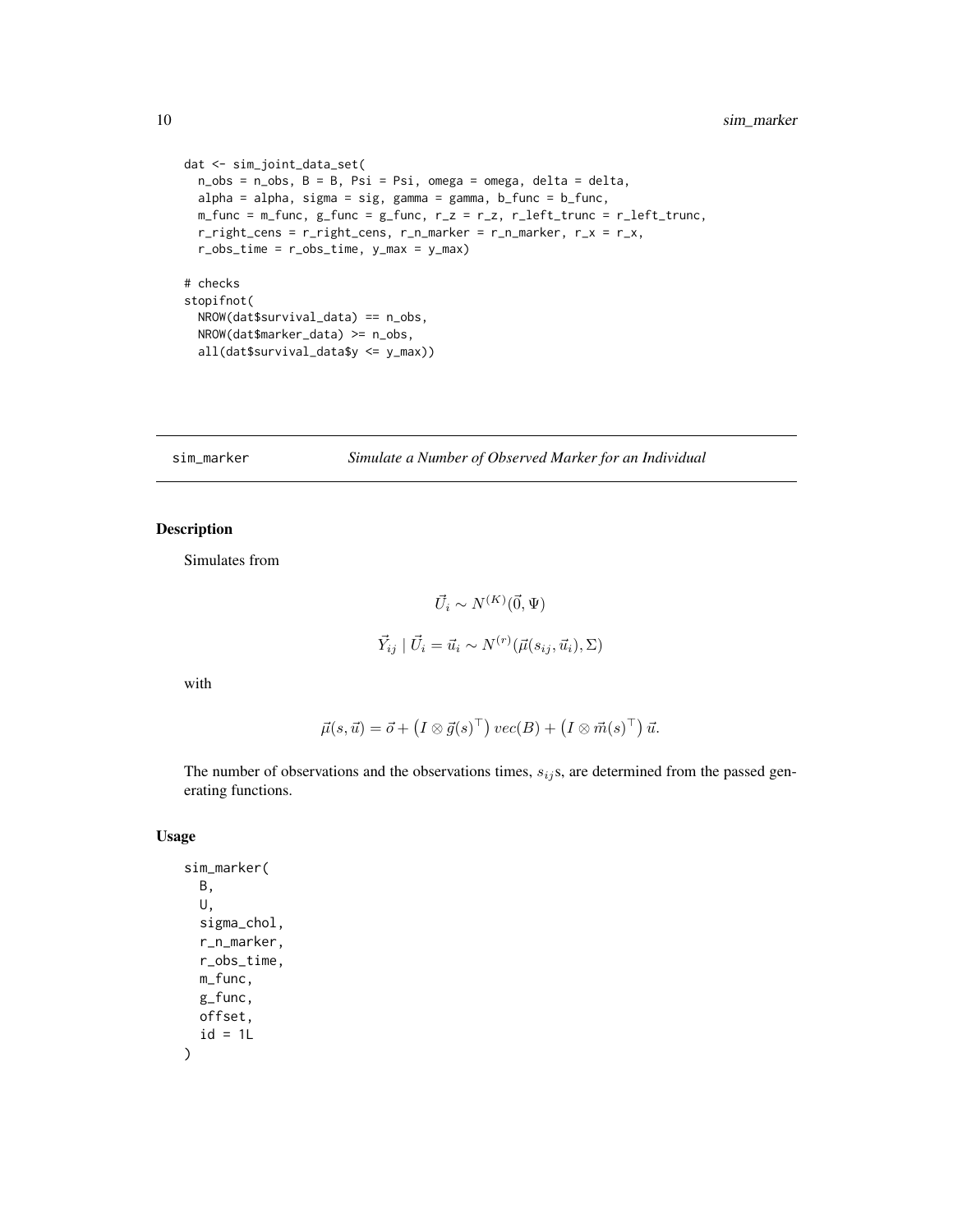#### <span id="page-10-0"></span>sim\_marker 11

#### Arguments

| B              | coefficient matrix for time-varying fixed effects. Use NULL if there is no effect.                                                                                             |
|----------------|--------------------------------------------------------------------------------------------------------------------------------------------------------------------------------|
| U              | random effects matrix for time-varying random effects. Use NULL if there is no<br>effects.                                                                                     |
| sigma_chol     | Cholesky decomposition of the noise's covariance matrix.                                                                                                                       |
| r_n_marker     | function to generate the number of observed markers. Takes an integer for the<br>individual's id.                                                                              |
| $r_{obs_time}$ | function to generate the observations times given the number of observed mark-<br>ers. Takes an integer for the number of markers and an integer for the individ-<br>ual's id. |
| $m_f$ unc      | basis function for $\cup$ like poly.                                                                                                                                           |
| $g_{r}$ func   | basis function for B like poly.                                                                                                                                                |
| offset         | numeric vector with non-time-varying fixed effects.                                                                                                                            |
| id             | integer with id passed to r_n_marker and r_obs_time.                                                                                                                           |

#### See Also

[draw\\_U](#page-1-1), [eval\\_marker](#page-2-1)

```
#####
# example with polynomial basis functions
g_func <- function(x){
 x \leq -x - 1cbind(x^3, x^2, x)}
m_func <- function(x){
 x \leq -x - 1cbind(x^2, x, 1)}
# parameters
gamma <- matrix(c(.25, .5, 0, -.4, 0, .3), 3, 2)
Psi <- structure(c(0.18, 0.05, -0.05, 0.1, -0.02, 0.06, 0.05, 0.34, -0.25,
                   -0.06, -0.03, 0.29, -0.05, -0.25, 0.24, 0.04, 0.04,-0.12, 0.1, -0.06, 0.04, 0.34, 0, -0.04, -0.02, -0.03,
                   0.04, 0, 0.1, -0.08, 0.06, 0.29, -0.12, -0.04, -0.08,
                   0.51), .Dim = c(6L, 6L))
B <- structure(c(-0.57, 0.17, -0.48, 0.58, 1, 0.86), .Dim = 3:2)
sig \leftarrow diag(c(.6, .3)^2)# generator functions
r_n_marker <- function(id){
 cat(sprintf("r_n_marker: passed id is %d\n", id))
  # the number of markers is Poisson distributed
  rpois(1, 10) + 1L
}
```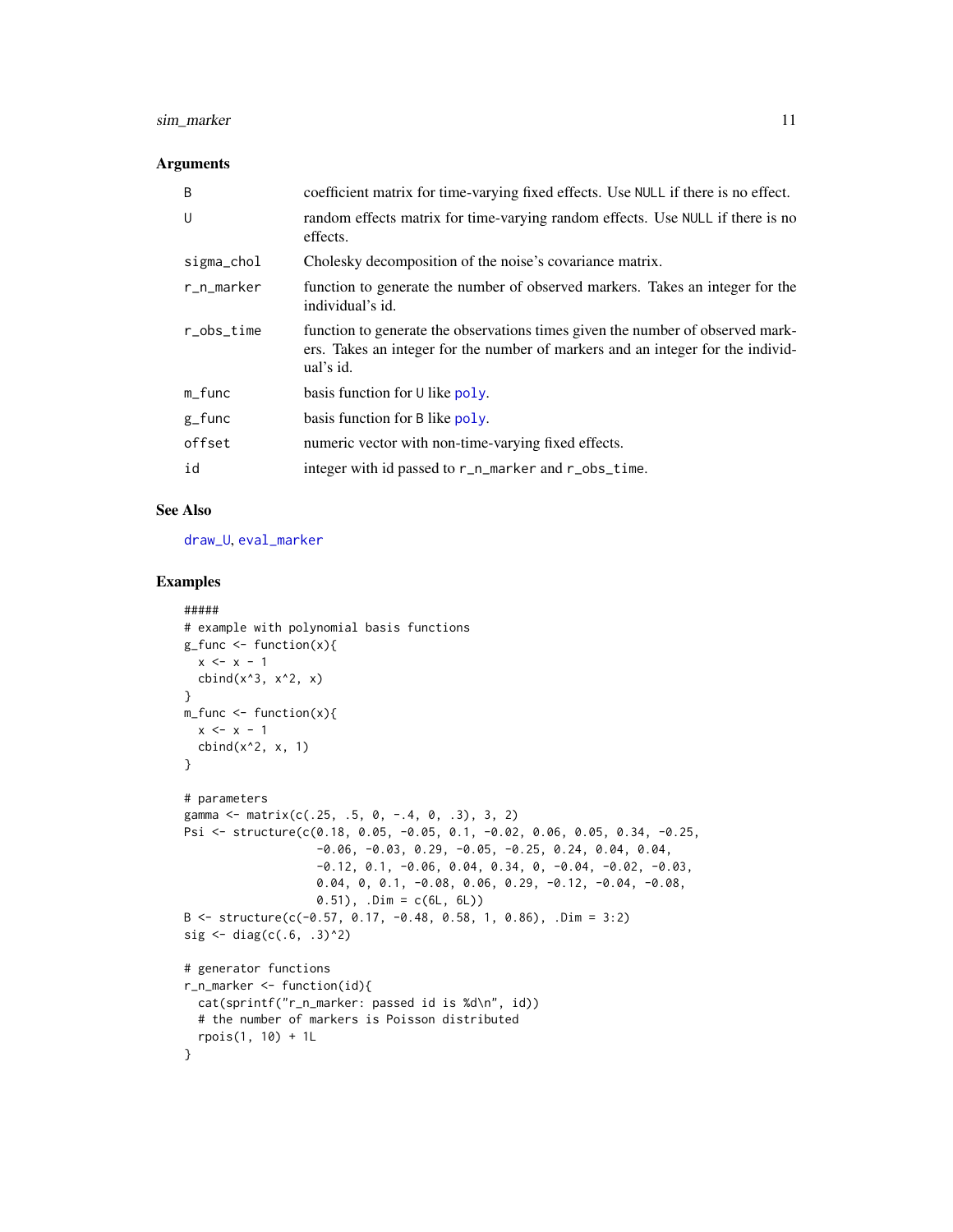```
r_obs_time <- function(id, n_markes){
  cat(sprintf("r_obs_time: passed id is %d\n", id))
  # the observations times are uniform distributed
  sort(runif(n_markes, 0, 2))
}
# simulate marker
set.seed(1)
U <- draw_U(chol(Psi), NCOL(B))
sim\_marker(B = B, U = U, sigma\_chol = chol(sig), r_n\_marker = r_n\_marker,r\_obs\_time = r\_obs\_time, m\_func = m\_func, g\_func = g\_func,
           offset = NULL, id = 1L)
```
<span id="page-11-1"></span>

| surv_func_joint | Evaluates the Conditional Survival Function Given the Random Ef- |  |  |  |
|-----------------|------------------------------------------------------------------|--|--|--|
|                 | fects                                                            |  |  |  |

#### Description

Evaluates the conditional survival function given the random effects,  $\vec{U}$ . The conditional hazard function is

 $h(t | \vec{u}) = \exp(\vec{\omega}^\top \vec{b}(t) + \delta + \vec{\alpha}^\top \vec{\sigma} + \vec{1}^\top (diag(\vec{\alpha}) \otimes \vec{g}(t)^\top) vec(B) + \vec{1}^\top (diag(\vec{\alpha}) \otimes \vec{m}(t)^\top) \vec{u}).$ 

#### Usage

```
surv_func_joint(
 ti,
 B,
 U,
 omega,
 delta,
  alpha,
 b_func,
 m_func,
 gl\_dat = get\_gl\_rule(30L),
 g_func,
 offset
)
```
#### Arguments

| ti | numeric vector with time points.                                                           |
|----|--------------------------------------------------------------------------------------------|
| B. | coefficient matrix for time-varying fixed effects. Use NULL if there is no effect.         |
| U  | random effects matrix for time-varying random effects. Use NULL if there is no<br>effects. |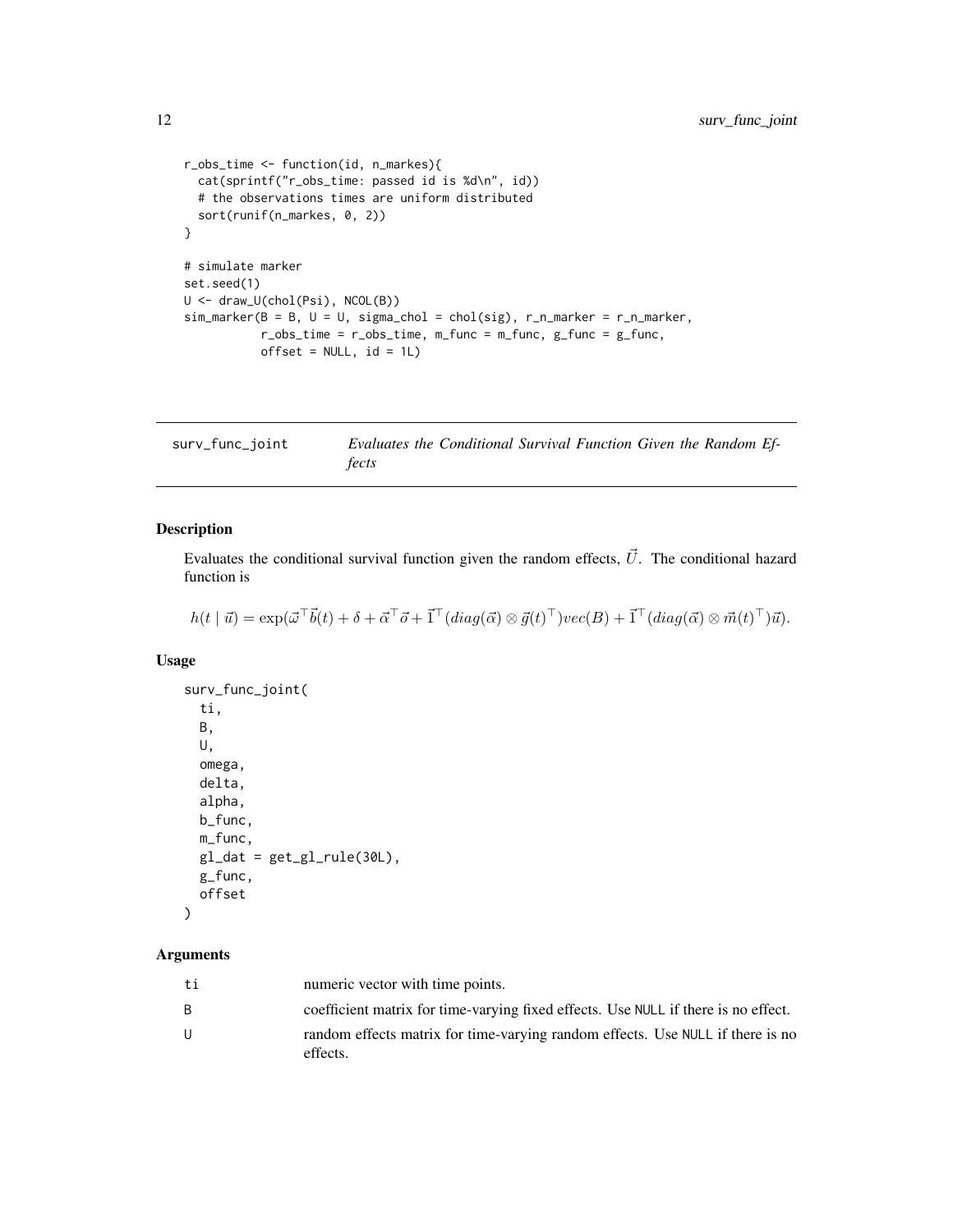<span id="page-12-0"></span>

| omega     | numeric vector with coefficients for the baseline hazard.       |
|-----------|-----------------------------------------------------------------|
| delta     | offset on the log hazard scale. Use NULL if there is no effect. |
| alpha     | numeric vector with association parameters.                     |
| b_func    | basis function for the baseline hazard like poly.               |
| $m_f$ unc | basis function for U like poly.                                 |
| gl_dat    | Gauss-Legendre quadrature data. See get_gl_rule.                |
| $g_f$ unc | basis function for B like poly.                                 |
| offset    | numeric vector with non-time-varying fixed effects.             |

#### See Also

[sim\\_marker](#page-9-1), [draw\\_U](#page-1-1), [eval\\_surv\\_base\\_fun](#page-3-1)

```
#####
# example with polynomial basis functions
b_func \leq function(x){
 x \le -x - 1cbind(x^3, x^2, x)}
g_ffunc <- function(x){
 x < - x - 1cbind(x^3, x^2, x)}
m_f function(x){
 x \leq -x - 1cbind(x^2, x, 1)}
# parameters
omega \leq c(1.4, -1.2, -2.1)Psi <- structure(c(0.18, 0.05, -0.05, 0.1, -0.02, 0.06, 0.05, 0.34, -0.25,
                   -0.06, -0.03, 0.29, -0.05, -0.25, 0.24, 0.04, 0.04,-0.12, 0.1, -0.06, 0.04, 0.34, 0, -0.04, -0.02, -0.03,0.04, 0, 0.1, -0.08, 0.06, 0.29, -0.12, -0.04, -0.08,
                   0.51), .Dim = c(6L, 6L))
B \le - structure(c(-0.57, 0.17, -0.48, 0.58, 1, 0.86), .Dim = 3:2)
alpha <-c(.5,.9)# simulate and draw survival curve
gl_dat <- get_gl_rule(30L)
set.seed(1)
U <- draw_U(chol(Psi), NCOL(B))
tis \leq seq(0, 2, length.out = 100)
Survs \leq surv_func_joint(ti = tis, B = B, U = U, omega = omega,
                         delta = NULL, alpha = alpha, b_func = b_func,
                         m_func = m_func, g_l_dat = g_l_dat, g_func = g_func,
                         offset = NULL)
par\_old \leq par(max = c(5, 5, 1, 1))
```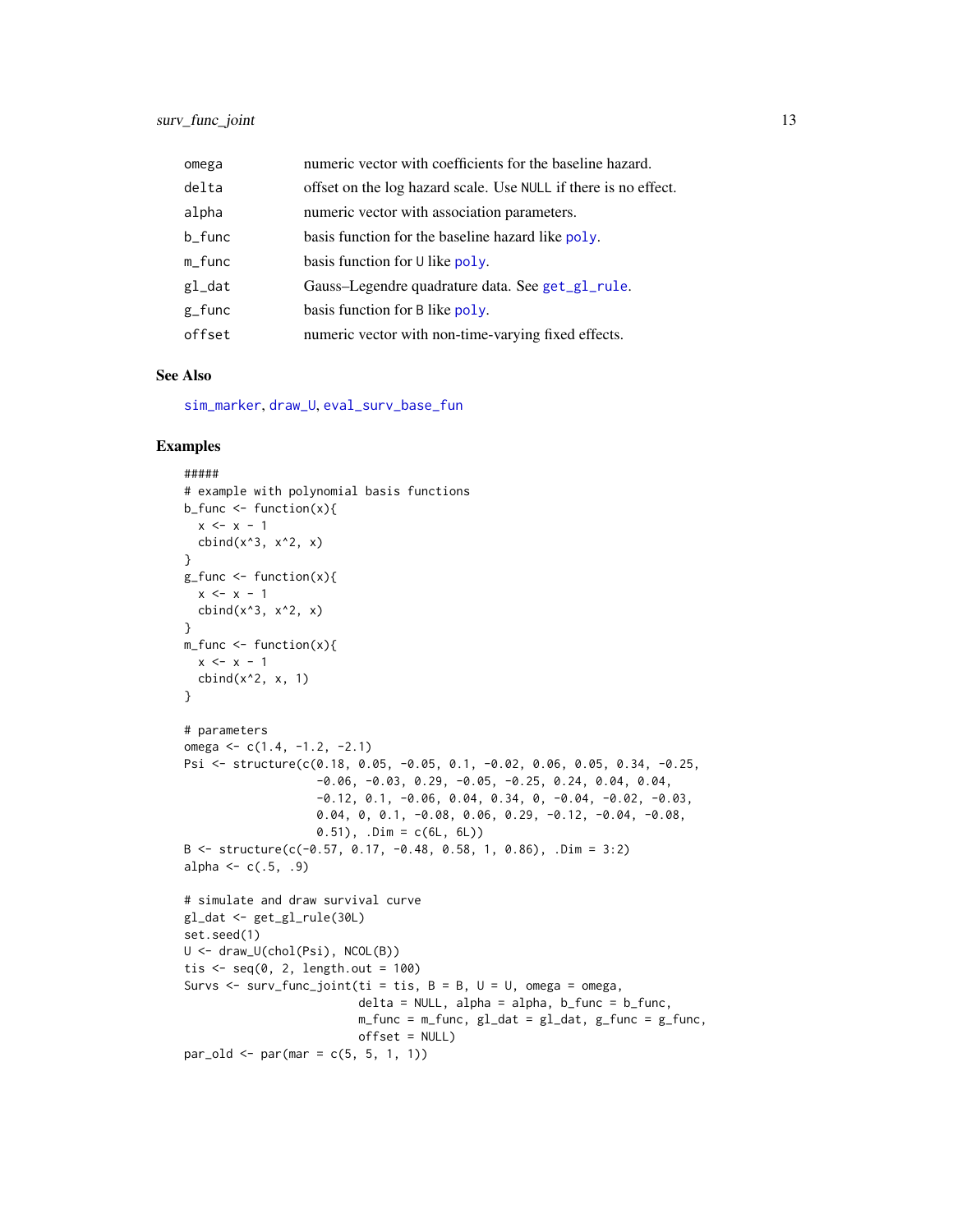```
plot(tis, Survs, xlab = "Time", ylab = "Survival", type = "l",
     ylim = c(0, 1), bty = "l", xaxs = "i", yaxs = "i")
par(par_old)
```